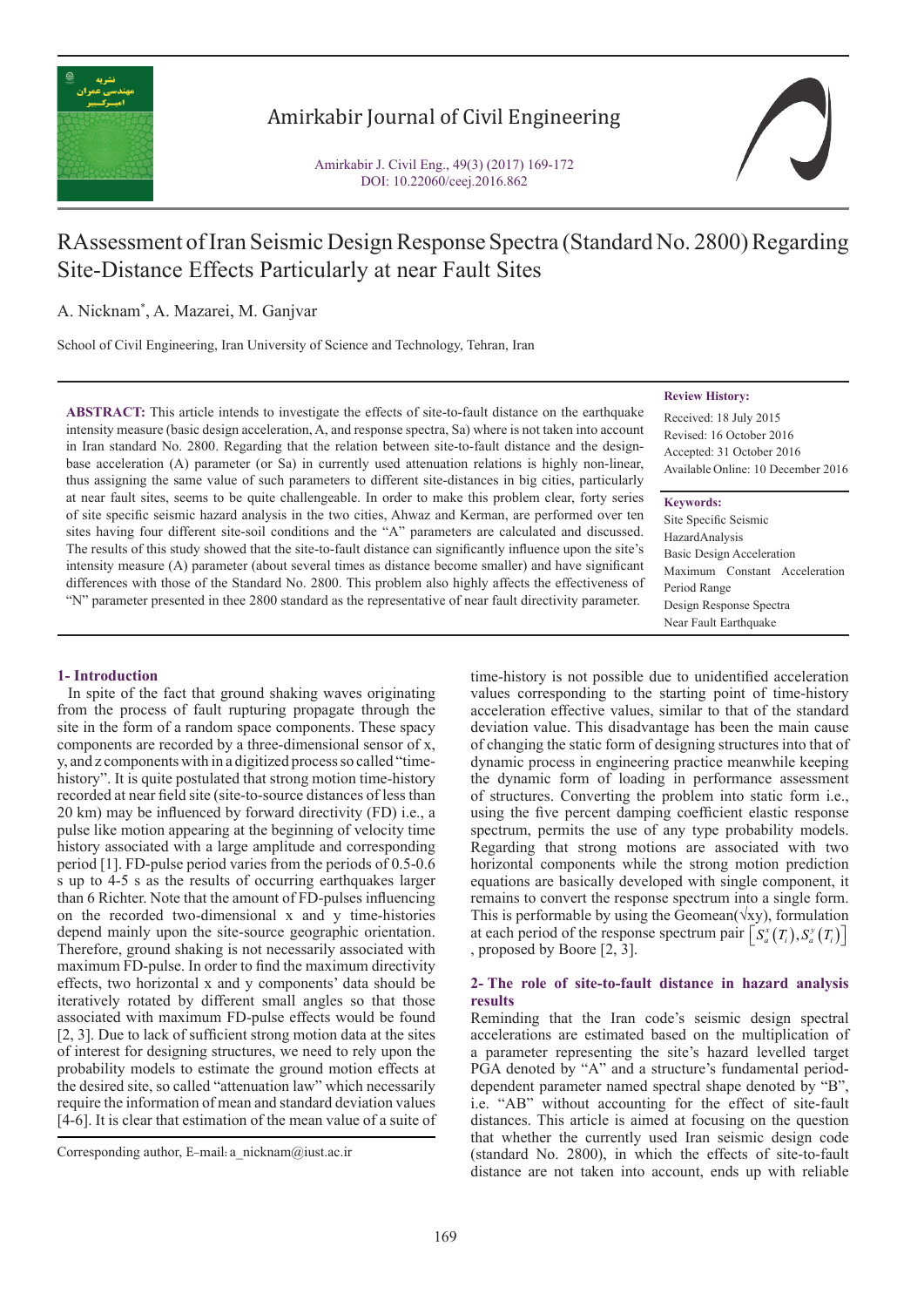hazard analysis information. To this end, two cities in Iran being associated with strong seismicity, Ahwaz and Kerman are selected for comparing the spectral accelerations obtained from a standard spectral amplitude-based method with those of the 2800's code.

#### **3- Program Verification**

The EZ-FRISK software is used to predict the seismic design spectral amplitudes at the site of interest regarding the site soil condition. For this purpose, the spectral acceleration at the two periods; 0.2 s (for identifying the constant spectral acceleration) and 1 s (for that of the spectral accelerations corresponding to the constant maximum velocity) are estimated using the site's faults seismicity information. The verification process is followed by selecting three sites in Tehran city associated with site soil shear wave velocity of 760 m/s, the same sites used at reference [1]. Figures 2-4 display the results of hazard analysis obtained from this study and those of Gholipoor et al. [9] in the form of ten percent probability of exceedance in fifty years. As seen, good agreements between the two series of data confirm the reliability of the model and permits to be used at another sites of interest.

#### **4- Examples; hazard analysis study at six station in Ahwaz city**

The first step in performing hazard analysis is to cut those M and R values that produce response acceleration less than five percent of the target value. The reason is that they occupy a space in the targeted probability value (say 10%) causing the final result to be factitiously larger. In this study six stations having different distances from the well-known Ahwaz fault are selected. Large differences between the results obtained from this study and those of the standard No. 2800, particularly at near fault sites, reveals that the belief that the 2800 give the results of hazard in average value of distances can't be reliable.

### **5- Conclusion**

1-Regarding that the relation between the distance, D (from the desired site to the fault segment) in attenuation equations are non-linear, the results of hazard analysis (either in the form of PGA or  $Sa(T)$ , is very sensitive against the variation of D. The hazard results are more sensitive at near field sites so that it should be straightforward taken into account. These two points are not considered in the seismic design spectral response of Iran standard No. 2800. The results of 40 series of performed hazard analyzes in this study expose very large differences of acceleration values from those of 2800 at near fault distances.

2-The constant spectral acceleration values in the seismic design spectral response at near field site should expose larger values than those of the far field. Reminding that "N" factor in 2800 represents the FD-pulse and depends on the spectral acceleration at corner period  $\text{Sa}(T_s)$ , a point on the constant acceleration range where it starts. Therefore, the independent assumption of N factor from the  $\text{Sa}(\text{T}_s)$ , as is in 2800, causes a considerable decrease of its influence on the periods longer than Ts as the site-to-fault distance becomes smaller.

#### **References**

- [1] Somerville, P.G., N.F. Smith, R.W. Graves, and N.A. Abrahamson, " Modification of empirical strong ground motion attenuation relations to include the amplitude and duration effects of rupture directivity," Seismological Research Letters 68, pp. 199-222, 1997.
- [2] Boore, D. M., Watson-Lamprey, J., and Abrahamson, N., "Orientation-independent measures of ground motion," Bulletin of the Seismological Society of America. 96, pp. 1502-1511, 2006
- [3] D. M. Boore, "Orientation-independent, non-geometricmean measures of seismic intensity from two horizontal components of motion," Bulletin of the Seismological Society of America. 100, 2010
- [4] Boore and Atkinson, "Ground-Motion Prediction Equations for the Average Horizontal Component of PGA, PGV, and 5%-Damped PSA at Spectral Periods between 0.01s and 10.0s," Earthquake Spectra, Volume 24, pp. 99-138, 2008.
- [5]  Campbell, K. and J. Bozorgnia, "NGA ground motion model for the geometric mean horizontal component of PGA, PGV, PGD, and 5% damped linear elastic response spectra for periods ranging from 0.01 to 10 s," Earthquake Spectra, v 24., p. 139–172, 2008.
- [6]  Chiou, B. and R. Youngs, "An NGA model for the average horizontal component of peak ground motion and response spectra," Earthquake Spectra, v 24., pp. 173-216, 2008.
- [7]  NZS 1170-5 (S1), Structural design actions Part 5: Earthquake actions - New Zealand Commentary.
- [8]  Somerville, P.G., N.F. Smith, R.W. Graves, and N.A. Abrahamson, " Modification of empirical strong ground motion attenuation relations to include the amplitude and duration effects of rupture directivity," Seismological Research Letters 68, pp. 199-222, 1997.
- [9] Gholipour, Y., Bozorgnia, Y., Rahnama, M., Berberian, M., Ghoreishi, M., Talebian, Nazari, Taheri, Shafiei, "Probabilistic Seismic Hazard Analysis. Phase I- Greater Tehran Regions, Final Report," Tehran.
- [10] Campbell, K. W., and Bozorgnia, Y., "Updated nearsource ground motion attenuation relations for the horizontal and vertical components of peak ground acceleration and acceleration response spectra," Bulletin of the Seismological Society of America. 93, p. 314–331, 2003.
- [11] Abrahamson N.A. and W.J. Silva, "Empirical response spectral attenuation relations for shallowcrustal earthquake," Seismological Research Letters, 1997, pp. 68 (1), 94-126.
- [12] Chiou, B. S.-J., and R.R. Youngs, "Chiou and Youngs PEER-NGA empirical ground motion model for the average horizontal component of peak acceleration, peak velocity, and pseudo-spectral acceleration for spectral periods of 0.01–10 sec," interim report submitted to PEER, 2006.
- [13]  Edgar v.leyendecher,R.joe hunt,Arthur d.frankel, Kenneth rukstales "Development of Maximum Considered Earthquake Ground Motion Maps Earthquake Spectra, 2000.